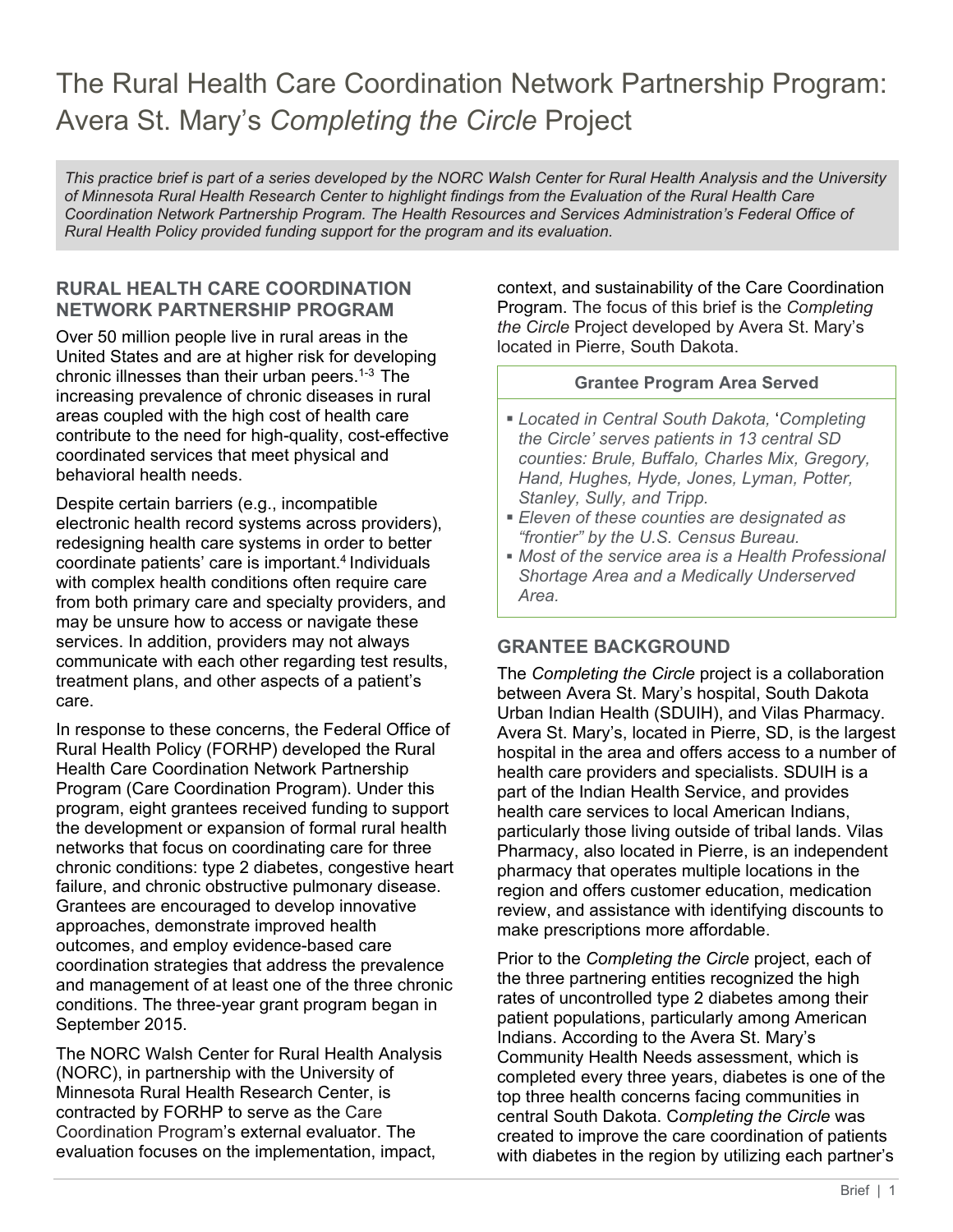strengths and existing services to provide more comprehensive and beneficial coordinated care for enrolled individuals.

## **HOW IS THE PROGRAM STRUCTURED?**

## Target Population

The population in central South Dakota is, on average, 40 years of age or older and includes a large American Indian population (about 1 out of 5 people are American Indian). In 11 of the 13 targeted counties, more than 10% of the population is below the Federal Poverty Level. A large portion of the population (over 16%) is also underinsured. Low income, low education attainment, and lack of access to transportation are seen as the most common barriers to access to care and patient health in the region.

*Completing the Circle* aimed to enroll 20 adults with a diagnosis of type 2 diabetes in year one of the grant, 10 more patients in year two, and 10 more patients in year three, for a total of 40 enrolled patients. The grantee ultimately enrolled 53 individuals, although 13 (25%) patients were lost to follow-up or discharged. Almost one third (31%) of patients were American Indian. The average age of patients was 55, and most (59%) were female.

## Partners and Approach

Avera St. Mary's hospital serves as the lead partner for *Completing the Circle*. This leadership role includes managing the project timeline and grant requirements, hosting governing board meetings on a quarterly basis, and monthly work-group calls for staff providing direct care. The Diabetes Care Management program at SDUIH's Pierre clinic provided a Certified Diabetic Educator (CDE) and a model of care to the Avera Medical Group-Pierre's (AMG-P) existing Coordinated Care team. In years two and three, AMG-P obtained their own CDE and developed an in-house diabetic self-management program, while activities also expanded to the AMG-Gregory clinic. Vilas Pharmacy provides patientlevel pharmaceutical support, consultation, and education for the project.

*Completing the Circle* utilizes the Patient Centered Medical Home (PCMH) model as the foundation of their project. This approach incorporates teamwork, care management, medication management, health information technology, health promotion, transitional care/follow-up, and social support for patients. The goal is to connect every patient with a coordinated care representative who can identify and assist with a patient's specific health care needs. The coordinated care team includes a

Registered Nurse (RN) Coordinator, Coordinated Care Specialist, Social Worker, Diabetic Care Manager and/or CDE. The care team connects each patient to resources and coordinates the patient's primary care providers, medications, specialists, other health care services, and a variety of social services. This includes access to the Avera eConsult platform, which enables telehealth connections with specialty providers in Sioux Falls, SD -- a 3-4 hour drive from Pierre in good weather.

Each enrolled patient receives three educational visits with a CDE. These visits include education on diabetes management, a grocery store tour in the patient's local community, and a cooking class. Patients are also given items to help improve healthy behaviors, such as a foot care kit, crock pot, diabetic cookbooks, and exercise bands. If a patient requires additional assistance beyond the first three visits, they can access a CDE though the AveraNOW telehealth platform.

Enrolled patients are also offered medication consultations with a pharmacist at Vilas Pharmacy. Pharmacists provide medicine reconciliation, patient education, and assistance with pricing and discounts for medication and diabetes supplies.

The grantee reported that all activities are overseen by the Network Governing Board, which meets quarterly and includes representation from Vilas Pharmacy, SDUIH and Avera Health administration, including the Director of Tribal Relations.

# **WHAT IS THE PROGRAM'S IMPACT?**

# Participant Service Utilization and Health

Based on *Completing the Circle's* internal assessment of enrolled patients' health care utilization, inpatient hospital admissions have been reduced by 50% and emergency department visits have been reduced by 46%.

These findings are based on a 'pre-post' assessment in which patients reported their health care utilization prior to enrollment. The grantee also reported that patients are seeing their primary care providers on a regular basis and are getting the needed care to improve clinical outcomes. For example, enrolled patients had a 34% increase in dilated eye exams and a 65% increase in diabetic foot exams. Furthermore, an increase in the attendance rate of follow-up primary care appointments among enrolled American Indian patients visiting their primary care providers was described.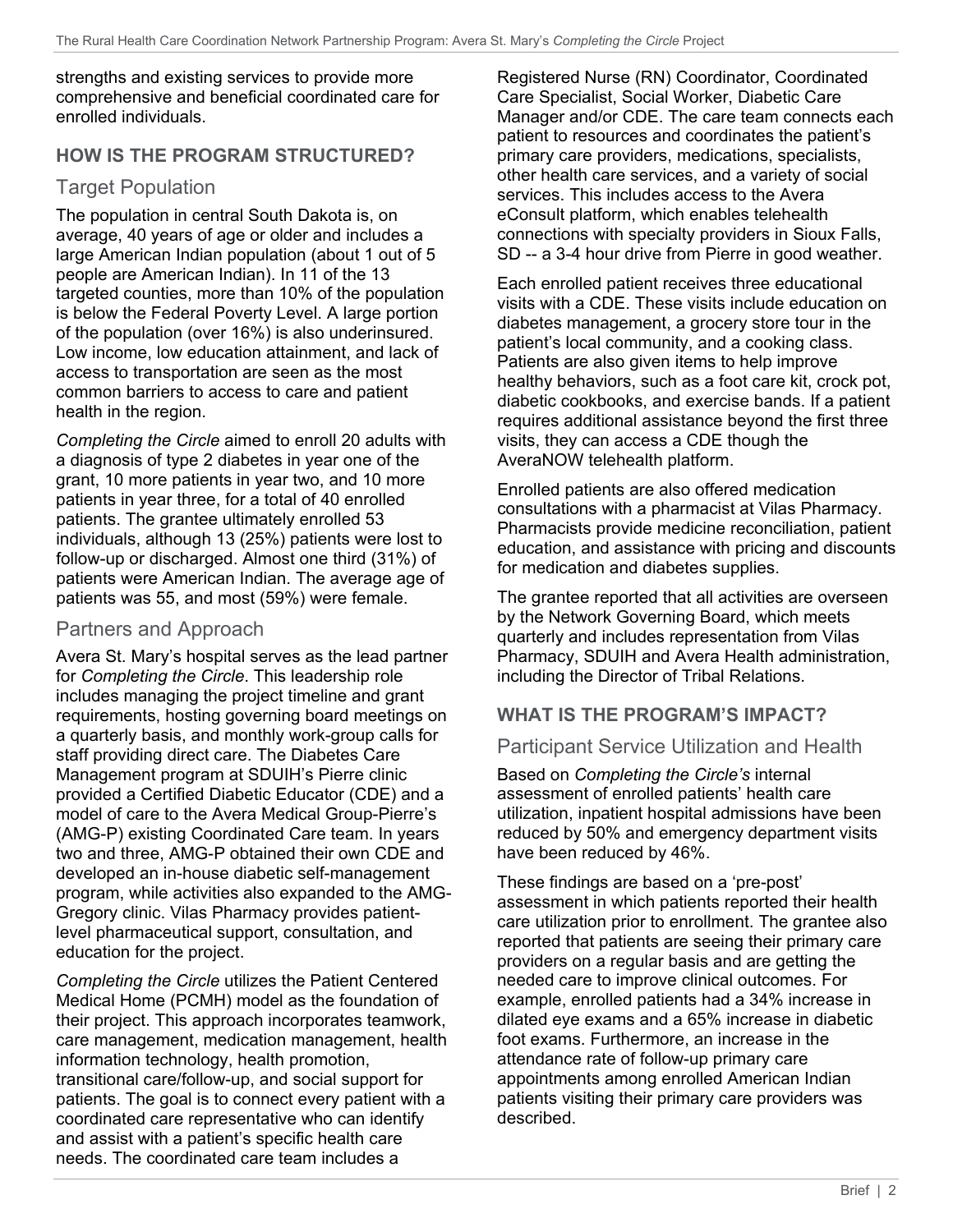In addition, *Completing the Circle* reported that metrics on A1C and blood pressure readings showed continual improvement across the three year period of the grant. Grantee clinical outcome data also showed an average 2 percentage point decrease in A1C values after patients enrolled in the program.

# Participant Education

Beyond positive changes in health care service utilization and improvements in health outcomes that occurred during the grant period, *Completing the Circle* stated that they expect the positive changes for the enrollees and their family members will extend beyond the grant period. Patients were empowered through education and tools, such as learning about healthy food choices when shopping and cooking, to enhance diabetes self-management.

# Improved Capacity to Offer Care **Coordination**

As a result of the grant, participating partners expanded and refined their approach to providing care for patients with type 2 diabetes. A CDE was added to the Avera teams in year two of the grant; a CDE was in place at SDUIH prior to the grant. As the grantee reported, having a CDE provide each new enrollee with three educational sessions, a grocery store tour, a cooking class, and additional educational sessions through Avera's telehealth application AveraNow, has provided the support that enrollees need to make improvements in their health.

# Expanded Cultural Awareness

In addition, with the goal of improving care and health outcomes for American Indian patients, *Completing the Circle* team members completed two cultural sensitivity training sessions provided by SDUIH. The sessions included discussion of American Indian history, the evolution of the culture, and best approaches for caring for American Indian patients in a culturally competent manner. *Completing the Circle* also purchased American Indian diabetic food models to demonstrate appropriate portion size in a way which is accessible to American Indian patients. These activities have increased team members' understanding and awareness of health behaviors among the American Indian population.

# Sharing their Story

The grantee reported that the local newspaper, the *Capital Journal*, ran a front page story on September 25, 2015 announcing a description of the *Completing the Circle* project. *Completing the Circle*

was also featured in the 'Fall Home & Health' section of the *Capital Journal* on September 30, 2015. More recently, the work was showcased during the U.S. Human Resources and Services Administration Tribal call on December 12, 2017.

# Sustainability

The *Completing the Circle* approach to care for patients with type 2 diabetes will be sustained within the Avera Coordinated Care teams involved in the grant program. AMG's Chief Medical Officer has committed to providing the resources necessary to carry on the work of the grant, specifically the grocery store tours and teaching kitchens. The AMG-Gregory clinic plans to modify the approach to include an additional three educational sessions for a total of six sessions. Furthermore, the grantee stated that the Avera Medical Group Director of Care Coordination programs has referenced the *Completing the Circle* project as a promising practice that may be replicated in the other nine coordinated care sites within Avera.

SDUIH will similarly continue to provide grocery store tours and cooking education through their CDE. Vilas Pharmacy is also replicating the educational model and tools used in *Completing the Circle* for use in other sites, including a pharmacy site in a non-Avera tribal community.

The grantee also reported that the AveraNow platform will continue to be available to schedule three educational visits and on-going support as needed with the CDE in Sioux Falls for those patients who need the additional support to manage their disease, but may not be able to travel to an appointment. The grantee expects CDE visits will be billable to insurance.

#### **WHAT CHALLENGES HAS THE PROGRAM FACED AND WHAT LESSONS HAVE BEEN LEARNED?**

# **Telehealth**

Initially, *Completing the Circle* planned to provide a smart phone to enrollees for accessing the application. However, during the first year of the project, the network discovered that most of the patients enrolled in the program already had smart phones, and they did not want to use their phones to access to AveraNow. Team members learned that the AveraNow platform is most effectively used to connect patients in their local clinic with a remote CDE.